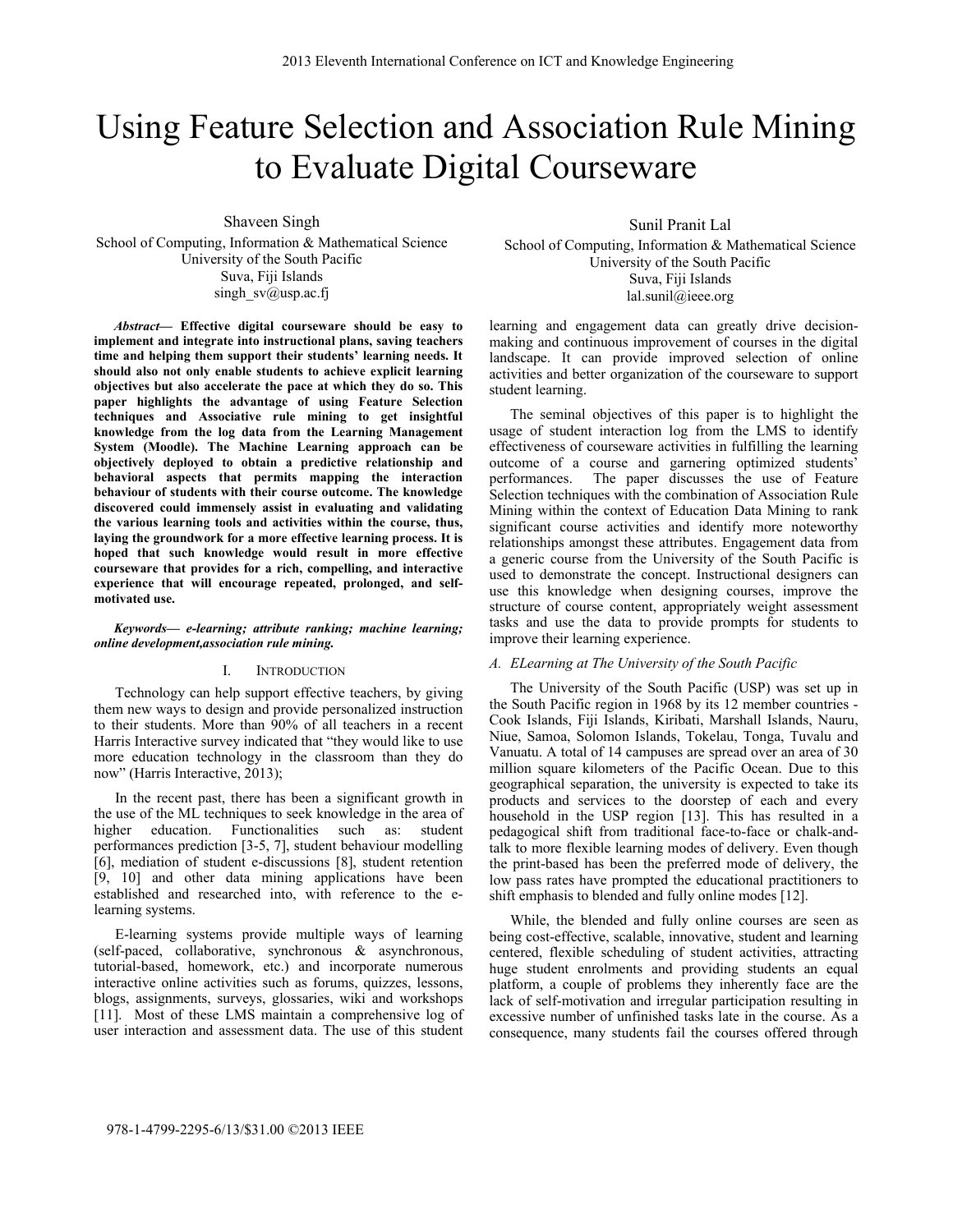these delivery modes. Therefore, there is a genuine need to evaluate and validate the curriculum and assessment design to lay the groundwork for a more effective learning process [12]. The knowledge acquired from this research can be used to highlight activities that significantly improve the students' ability to pass the course. Such activities could be emphasized as they add-value to the course while the insignificant activities can be re-examined for its suitability for the context and courseware designers can re-visit its integration methodology.

## II. FEATURE SELECTION TECHNIQUE

Feature selection is an active field in computing science. It has been a fertile field of research and development since 1970s in statistical pattern recognition [15], machine learning and data mining [13, 16, and 17]. Feature selection is a fundamental problem in many different areas, especially in forecasting, bioinformatics, document classification, and object recognition or in modeling of complex technological processes and behaviour [18]. Datasets with thousands of features are not uncommon in such applications. All features may be important for some problems, but for some target concepts, only a small subset of features is usually relevant.

A similar dilemma is faced by the instructional designers and course coordinators in this ever-changing e-learning landscape. The e-learning system provides as spectrum of activities and tools that can be integrated within the LMS platform (about 25 different types of activities are available in Moodle [11]). When designing online courses, instructors have to evaluate their courses and choose the most appropriate technical and pedagogical tools/activities for their course offering. The challenge is to create a correct mix of learning activities that employ different strategies for attaining the expected learning outcomes of the course. In doing so, they should be able to appeal to the different learning styles that are present in the student population. By just having the same types of activities in all courses in the same mode of offering may not be effective within and across disciplines. Another very important factor to determine is which online courseware is most suitable for courses placed at different levels in a programme.

 In the context of our university, another common problem in offering online courses is slower dial-up speeds at home, especially for those rural students enrolled in online distancelearning courses. These students cannot take courses effectively unless instructors scale back course activities accordingly. Thus, the correct exploitation of feature selection techniques of ML can be used to highlight most successful courseware activities in such environment. The feature selection approach can also drastically reduce the variety of activities available in the LMS and help identify and eliminate redundant, irrelevant, or insignificant courseware.

#### *A. Feature Selection Process*

It is possible to derive the general architecture from most of the feature selection algorithms. It consists of four basic steps (refer to Fig. 1); subset generation, subset evaluation, stopping criterion, and result validation [14]. The feature selection algorithms create a subset, evaluate it, and loop until

an ending criterion is satisfied. Finally, the subset found is validated by the classifier algorithm.



Figure 1. Overview of Feature Selection Process.

#### *A. Subset Generation*

 Subset generation is a search procedure that evaluates a subset of features as a group for suitability. Evaluation of the subsets requires a scoring metric that grades a subset of features. The total number of candidate subsets is  $2^N$ , where N is the number of features in the original data set. Having to exhaustively search through the feature space with even moderate *N* is infeasible. Non-deterministic search like evolutionary search or the use heuristic search methods can be used to build the subsets. There are two main families of these methods: forward addition (starting with an empty subset, we add features after features by local search) or backward elimination (which is based on elimination of features).

#### *B. Subset Evaluation*

In Subset evaluation, each candidate subset generated needs to be evaluated and compared with the previous best one according to a certain evaluation criterion. If a new subset turns out to be better, it replaces the previous best subset. The process evaluation is repeated until a given stopping criterion is satisfied.

The evaluation procedure used can be divided into *wrapper* and *filter* methods*.* In the wrapper method, classifier algorithm usually wrapped in a loop, whereas, in filter methods does not rely on the classifier algorithm, but uses other criteria based on correlation notions.

## *C. Stopping Criteria*

Unless there is a suitable stopping criterion, the feature selection process will run exhaustively. The process may be tuned to stop under one of the following reasonable criteria: (1) once a predefined number of features are identified, (2) a predefined number of iterations have been reached, (3) in case addition (or elimination) of feature fails to produce a better subset, (4) an optimal subset as per the evaluation criterion is obtained.

#### D. *Validation*

The selected best feature subset needs to be validated by carrying out different tests on both the selected subset and the original set either by using artificial and/or real-world datasets.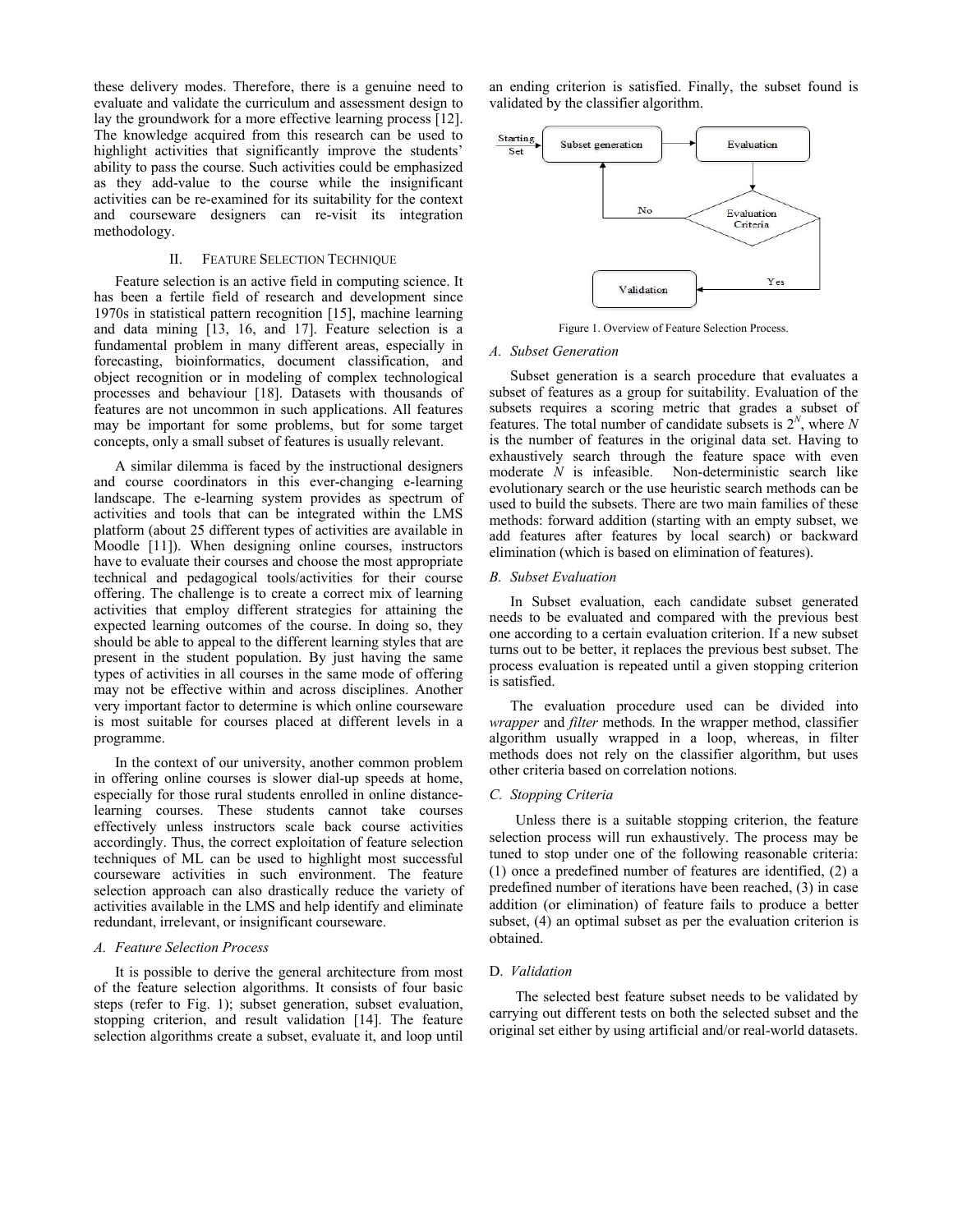# III. FEATURE RANKING AND SELECTION

Diverse feature ranking and feature selection techniques have been proposed in the machine learning literature. The purpose of these techniques is to discard irrelevant or redundant features from a given feature vector. For the purpose of this experiment, we used feature ranking and selection methods with two basic steps of general architecture: subset generation and subset evaluation for ranking the feature in the dataset.

In this paper, we consider the filter methods to evaluate the ranking. The following practical and commonly used statistical and entropy-based measures have been selected based on its good performance in various domains:

- $\bullet$  Information Gain (IG),
- $\bullet$  Gain Ratio (IGR),
- Symmetrical Uncertainty  $(SU)$ ,
- $\bullet$  Relief-F (RF) attribute evaluation,
- $\bullet$  One-R (OR) attribute evaluation,
- Chi-Squared (CS) attribute evaluation.

Entropy is commonly used in the information theory measure [19], which characterizes the purity of an arbitrary collection of examples. It is in the foundation of the IG, IGR, and SU attribute ranking methods. The entropy measure is considered a measure of the system's unpredictability. The entropy of Y is calculated as:

$$
H(Y) = -\sum_{y \in Y} p(y) \log_2(p(y))
$$
 (1)

where  $p(y)$  is considered the marginal probability density function for the random variable *Y*. If the observed values of *Y* in the training data set *S* are partitioned according to the values of a second feature *X*, the entropy of *Y* after observing *X* is then computed as:

$$
H(Y | X) = -\sum_{x \in X} p(x) \sum_{y \in Y} p(y | x) \log_2(p(y | x)) \tag{2}
$$

where  $p(y|x)$  is the conditional probability of *y* given feature *x*. If the entropy of *Y* with respect to the partitions induced by *X* is less than the entropy of Y prior to partitioning, then we can conclude that there is a relationship between features *Y* and *X*.

## *A. Information Gain*

Information Gain (IG) evaluates attributes by measuring their information gain with respect to the class. It discretises numeric attributes first using the MDL-based discretisation method.

$$
IG(Y, X) = H(Y) - H(Y | X)
$$
 (3)

where  $H$  is the information entropy. IG is a widely used standard feature selection method but it does not take into account feature interaction.

## *B. Gain Ratio*

The Gain Ration (GR) evaluates attributes by measuring their gain ratio with respect to the class. It is calculated by dividing the original information gain by the information value of the attribute.

$$
IGR(Y, X) = \frac{IG}{H(X)}
$$
(4)

In opposition to IG, IGR favours variables with fewer variables.

#### *C. Symmetrical Uncertainty*

 Symmetrical Uncertainty (SU) compensates for the IG's bias toward features with more values and normalizes its values within the range [0, 1] with the value 1 indicating that knowledge of either one of the values completely predicts the value of the other and the value 0 indicating that X and Y are independent.

$$
SU(Y, X) = 2\frac{IG}{H(Y) + H(X)}\tag{5}
$$

## *D. Chi-Squared*

Feature Selection via chi-squared  $(\chi^2)$  test is another, very commonly used method [20]. The  $\chi^2$  method evaluates features individually by measuring their chi-squared statistic with respect to the class. The initial hypothesis  $H_0$  is the assumption that the two features are unrelated, and it is tested by chisquared formula:

$$
\chi^2 = \sum_{i=1}^r \sum_{j=1}^c \frac{(O_{ij} - E_{ij})^2}{E_{ij}} \tag{6}
$$

where  $O_{ij}$  is the observed frequency and  $E_{ij}$  is the expected (theoretical) frequency, asserted by the null hypothesis. The greater the value of  $\chi^2$ , the greater the evidence against the hypothesis  $H_0$  is.

# *E. One-R*

One-R (OR) is a simple algorithm proposed by Holte [21]. It builds one rule for each attribute in the training data and then selects the rule with the smallest error. It works with continuous values and thus uses a straightforward method to divide the range of values into several disjoint intervals.

This is one of the most primitive schemes. It produces simple rules based on one feature only. Although it is a minimal form of classifier, it can be useful for determining a baseline performance as a benchmark for other learning schemes.

## *F. Relief-F*

Relief-F (RF) attribute evaluation a simple yet efficient procedure to estimate the quality of attributes in problems with strong dependencies between attributes. The key idea of the Relief-F is to estimate the quality of attributes according to how well their values distinguish between instances that are near to each other.

The weight computation is based on the probability of the nearest neighbors from two different classes having different values for a feature and the probability of two nearest neighbors of the same class having the same value of the feature. The higher the difference between these two probabilities, the more significant is the feature.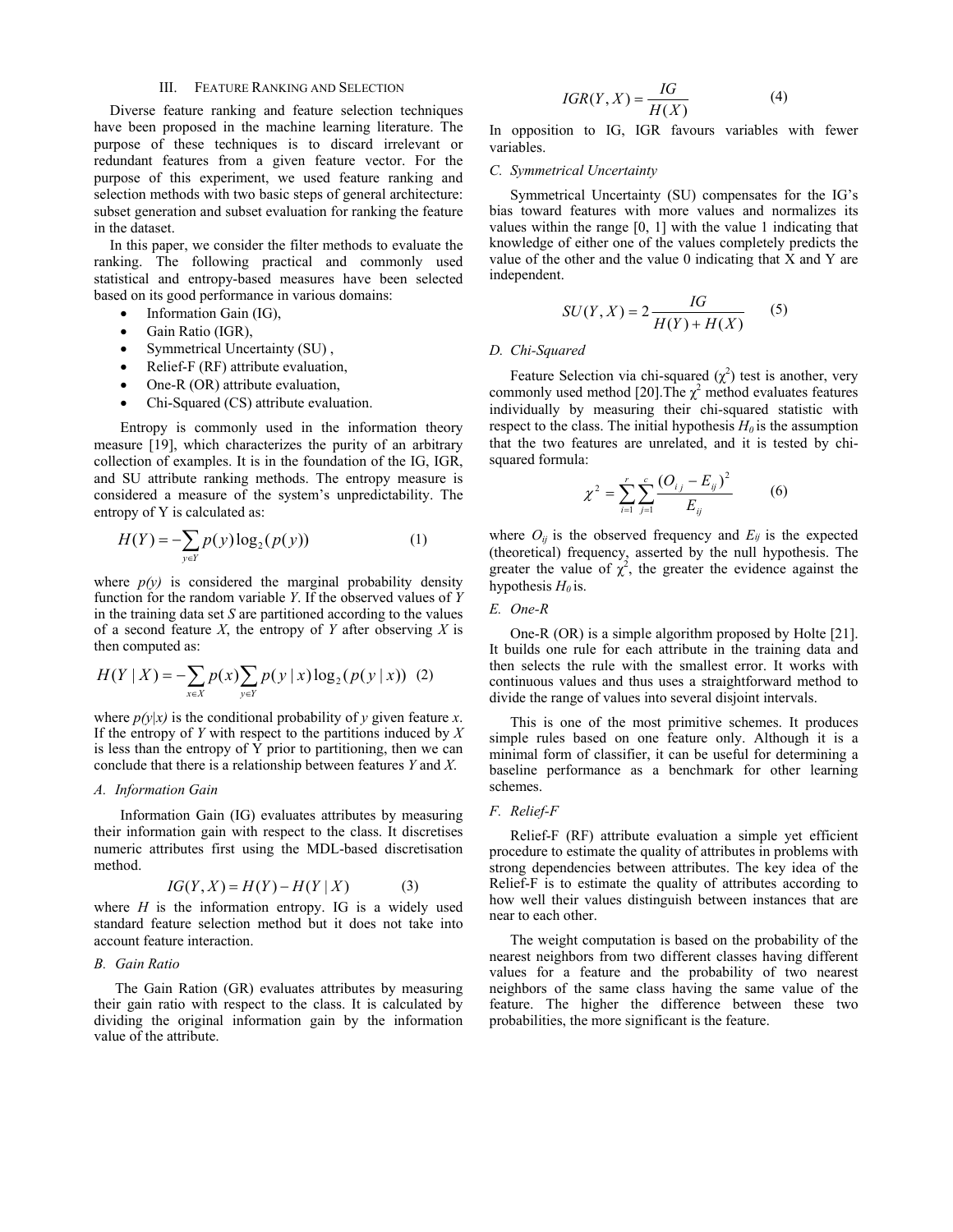# A. *Validation of Ranking Technique*

In order to validate the results for each of the ranking algorithm, four commonly used supervised learning algorithms are adopted. These are, namely, IB1, Naive Bayes, C4.5 decision tree and the radial basis function (RBF) network.

IB1 is a nearest neighbour classifier. It uses normalized Euclidean distance to find the training instance closest to the given test instance, and predicts the same class as the training distance. The advantage of IB1 is that they are able to learn quickly from a very small dataset. Naïve Bayes is a simple probabilistic classifier based on the elementary Bayes, Theorem. The advantage of Naive Bayes classifier is that it requires a small amount of training data to estimate the parameters (means and variances of the variables) necessary for classification. C4.5 is an algorithm used to generate a decision tree using the concept of information entropy. C4.5 decision tree has various advantages. It is simple to understand and interpret, requires little data preparation, is robust, and performs well with large data in a short time. Radial Basis Function (RBF) network is an artificial neural network that uses radial basis functions as activation functions. It has many uses, including function approximation, time series prediction, classification, and system control [22]. RBF network offers a number of advantages, including requiring less formal statistical training, ability to implicitly detect complex nonlinear relationships between dependent and independent variables, ability to detect all possible interactions between predictor variables, and the availability of multiple training algorithms.

# IV. ASSOCIATION RULE MINING

Association mining is one of the most well studied methods in data mining [24] [25]. It has served as a useful tool for discovering correlated items in a large transactional database. It produces if-then statements concerning attribute-values. An association rule  $X \Rightarrow Y$  expresses that in those transactions in the database where X occurs; there is a high probability of having Y as well. X and Y are called the antecedent and consequent of the rule. The strength of such a rule is measured by its support and confidence. The support of the rule is the percentage of transactions in the database that contain both the antecedent and the consequent. The confidence of the rule is the percentage of transactions with X in the database that contain the consequent Y also.

Association rule mining has been applied to e-learning systems for traditional association analysis such as building recommender agents for on-line learning activities, automatically guiding the learner's activities and intelligently generate and recommend learning materials, finding out the relationships between each pattern of learner's behavior, identifying attributes characterizing patterns of performance disparity between various groups of students.

A problem experienced with association rule mining algorithms traditionally was that it normally discovers a huge quantity of rules and thus do not guarantee that all the rules found are relevant. With the incorporation of the aforementioned feature selection technique, the rules generated are more specific and demonstrate improved confidence.

# V. EXPERIMENTAL RESULTS AND DISCUSSIONS

To validate the ML approach to courseware evaluation, real dataset from a large university-wide course, UU100, was selected for experimentation. Six (6) different feature ranking and feature selection methods were used on the specified dataset to obtain the ranking of the courseware activities. Being able to correctly rank the activities is central to our research objective. Thus, to validate the ranking, four (4) widely used ML algorithms were used to confirm the rationalization of the selected courseware activities and how it significantly contributed towards student success in the course.

# *A. UU100 Dataset*

UU100, *Communication and Information Literacy*, was delivered in Blended Mode (20% face-to-face and 80% Online) via Moodle LMS platform in Semester 2, 2012. The course had 2,172 students enrolled and incorporated many online activities such as weekly discussion forums, glossary, resources, quizzes, chat, blog and surveys, etc. Moodle, the LMS used by the university, logged every click that students make for navigational purposes and has a modest log viewing system built into it (Fig. 2).

|                                                                              |                  |                        | UU100: Communication & Information Literacy [m] All participants [m] [ more ] All days | ٠                                                                 |  |  |  |
|------------------------------------------------------------------------------|------------------|------------------------|----------------------------------------------------------------------------------------|-------------------------------------------------------------------|--|--|--|
| All activities                                                               |                  |                        |                                                                                        | - All actions - Display on page<br>Get these logs<br>l e l        |  |  |  |
|                                                                              |                  |                        | Displaying 674 records                                                                 |                                                                   |  |  |  |
|                                                                              |                  |                        | Fage: (Previous) 1 2 3 4 5 6 7 (Next)                                                  |                                                                   |  |  |  |
|                                                                              | Total 37 address | <b>Star full name:</b> | <b>School</b>                                                                          | <b>Schimation</b>                                                 |  |  |  |
| Thu 16 May 2013, 3:15 PM 144.120.73.135 Shaveen Singh                        |                  |                        | course yiew                                                                            | UU100 : Communication & Information Literacy                      |  |  |  |
| Thu 16 May 2013, 3:15 PM 144.120.73.135 Shaveen Singh                        |                  |                        | resource view.                                                                         | Topic 12 Lab Notes                                                |  |  |  |
| Thu 16 May 2013, 3:14 PM 144.120.73.135 Shaveen Singh                        |                  |                        | course view                                                                            | UU100 : Communication & Information Literacy                      |  |  |  |
| Fri 10 May 2013, 9:06 AM 144.120.54.122 Emmanual Raddy forum view discussion |                  |                        |                                                                                        | Sample evaluation of an information resource using START criteria |  |  |  |
| Fri 10 May 2013, 9:06 AM 144.120.54.122 Emmenual Raddy Forum view forum      |                  |                        |                                                                                        | Discussion Forum for Labasa Campus Students only                  |  |  |  |
| Fri 10 May 2013, 9:05 AM 144.120.54.122 Emmenual Reddy course view           |                  |                        |                                                                                        | UU100 : Communication & Information Literacy                      |  |  |  |
| Thu 9 May 2013, 8:29 PM 183.81.138.58 Gavin Khan                             |                  |                        | course view                                                                            | UU100 : Communication & Information Literacy                      |  |  |  |
| Thu 9 May 2013, 5:48 PM 144.120.12.143 Dennis Sen                            |                  |                        | assignment view submission Assignment 2 Dropbox                                        |                                                                   |  |  |  |
| Thu 9 Hay 2013, 5:48 PH 144.120.12.143 Dannis San                            |                  |                        | assignment view.                                                                       | Assignment 2 Dropbox                                              |  |  |  |
| Thu 9 May 2013, 5:48 PM 144.120.12.143 Dannis Sen                            |                  |                        | neurea view                                                                            | UU100 : Communication & Information Literacy                      |  |  |  |
| Thu 9 May 2013, 5:48 PM 144.120.12.143 Dennis Sen                            |                  |                        | new trainingizza                                                                       | Assignment 2 Dropbox                                              |  |  |  |
| Thu 9 May 2013, 5:48 PM 144.120.12.143 Dannis Sen                            |                  |                        | <b>MUZEA VALU</b>                                                                      | UU100 : Communication & Information Literacy                      |  |  |  |
| Thu 9 May 2013, 5:48 PM 144.120.12.143 Dennis Sen                            |                  |                        | assignment year                                                                        | Assignment 1 Dropbox                                              |  |  |  |

Figure 2. A screenshot of the Moodle log report for UU100.

The log report within the LMS show summarized student statistics; however, there is still provision for further evaluation of these data to ascertain undiscovered knowledge. Activity reports for all students are available and details about each module (last access, number of times read, etc.) as well as the detailed involvement are clearly highlighted. However, the mere raw interaction counts do not suggest the effectiveness of the courseware within the course.

To derive usefulness from the user log and to extract the behavioral data embedded within it, some of the attribute values were aggregated. Table I lists the 26 different attributes extracted/aggregated for each student from the log table of the course.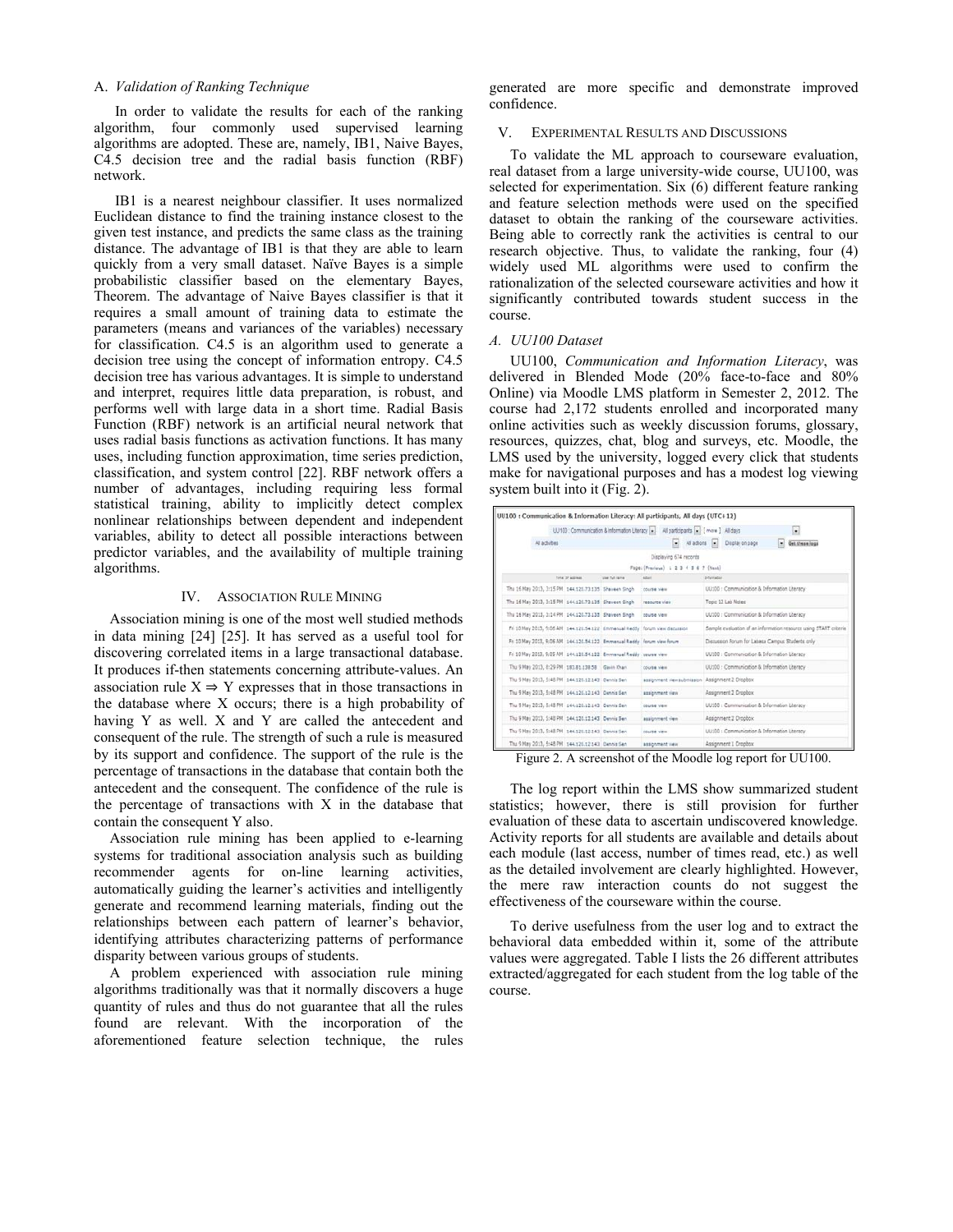**TABLE** I SELECTED/AGGREGATED ATTRIBUTES OF UU100

| Attribute                | Description                            |
|--------------------------|----------------------------------------|
| LoginFreq                | Login Frequency                        |
| AssignSubmitted          | Num. of Assignment Submitted           |
| DistAssignSubmittd       | Num. of Distinct Assignments submitted |
| ForumViews               | Num. of Forums Read                    |
| <b>DistForumViews</b>    | Num. of Distinct Forums Read           |
| <b>ForumPosts</b>        | Num. of Forum Posting                  |
| <b>DistForumPosts</b>    | Num. of Distinct Forum Postings        |
| OuizStarted              | Num. of Standard Quizzes Attempted     |
| QuizCompleted            | Num. of Standard Quizzes Completed     |
| DistQuizAttempt          | Num. of Distinct Standard Quizzes      |
| NumRQuizStarted          | Num. of Review Quizzes Attempted       |
| NumRQuizPassed           | Num. of Review Quizzes Passed          |
| NumRQuizFailed           | Num. of Review Quizzes Failed          |
| DistROuizPassed          | Num. of Review Ouizzes Passed          |
| AvgRQuizScore            | Average Review Quiz Score              |
| <b>ResourceViews</b>     | Num of Resources Viewed                |
| <b>DistResourceViews</b> | Num. of Distinct Resources Viewed      |
| <b>BlogViews</b>         | Num. of Blog/Wiki Participation        |
| <b>BookViews</b>         | Num. of Book Views                     |

The course employed around 11 different online activities. Participation in some of these activities contributed towards the grade in the course. The pre-processed dataset contained 2172 instances, 19 features, and there were no missing values.

The accumulated data particularly aimed to provide course designers an insight on how interaction with specific courseware activities affected the students' performance in the course (pass or fail). Evaluating this context would mean identifying the significant and/or insignificant courseware activities towards this classification. We employed the feature ranking and feature selection techniques to rank the 19 different features available to us.

| TABLE II                                          |
|---------------------------------------------------|
| <b>RESULTS OF RANKING METHOD ON UU100 DATASET</b> |

| UU100 Data - Ref      | IG             | <b>IGR</b>     | <b>SU</b>      | CS             | <b>OR</b>      | <b>RF</b>      | MV             |
|-----------------------|----------------|----------------|----------------|----------------|----------------|----------------|----------------|
| 1- LoginFreq          | 1              | 4              | 3              | 1              | 3              | 3              | 3              |
| 2- AssignSubmitted    | $\overline{2}$ | $\mathfrak{D}$ | $\mathfrak{D}$ | $\overline{2}$ | 1              | 16             | $\mathfrak{D}$ |
| 3- DistAssignSubmittd | 3              | 1              | 1              | 3              | $\overline{c}$ | 1              |                |
| ForumViews<br>4-      | 13             | 15             | 14             | 14             | 9              | 17             | 14             |
| 5- DistForumViews     | 9              | 13             | 13             | 9              | 10             | 9              | 13             |
| ForumPosts<br>6-      | 15             | 14             | 15             | 15             | 11             | 8              | 15             |
| 7- DistForumPosts     | 16             | 16             | 16             | 16             | 14             | 4              | 16             |
| OuizStarted<br>8-     | 8              | 6              | 6              | 8              | 8              | 13             | 8              |
| QuizCompleted<br>9-   | 7              | 7              | 8              | 7              | 6              | 12             | 7              |
| 10- DistOuizAttempt   | $\overline{5}$ | 8              | 7              | 5              | 5              | $\overline{2}$ | $\overline{5}$ |
| 11- NumRQuizStarted   | 11             | 11             | 11             | 12             | 17             | 14             | 11             |
| 12- NumRQuizPassed    | 10             | 12             | 12             | 13             | 16             | 15             | 12             |
| 13- NumRQuizFailed    | 17             | 17             | 17             | 17             | 15             | 10             | 17             |
| 14- DistRQuizPassed   | 12             | 10             | 10             | 10             | 13             | 5              | 10             |
| 15- AvgRQuizScore     | 14             | 9              | 9              | 11             | 12             | 6              | 9              |
| 16-ResourceViews      | 6              | 5              | 5              | 6              | 7              | 11             | 6              |
| 17- DistResourceViews | $\overline{4}$ | 3              | $\overline{4}$ | $\overline{4}$ | 4              | 7              | $\overline{4}$ |
| 18-BlogViews          | 18             | 18             | 18             | 18             | 18             | 18             | 18             |
| 19-BookViews          | 19             | 19             | 19             | 19             | 19             | 19             | 19             |

Table II displays the results of six different ranking methods. The different ranking methods yielded slightly varied ranks based on their evaluation measures. To reach a consensus, Majority Voting scheme (MV) was applied to the ranking provided by the six methods. This produced a final ranking which was more so like a resolution reached by a "panel of judges". ML algorithms were then employed to validate the results of MV, measuring the value-added by each feature towards the student's ability to succeed in the course. The value-added is synonymous to increase in prediction accuracy in this context. The entire process uses the concept of backward elimination. Fig. 3-6 outlines the accuracy of the feature selection technique as insignificant features were eliminated.

The accuracy is measured as a  $F_1$  score (also known as  $F_2$ score or  $F$ -measure). It considers both the precision  $p$  and the recall r to eliminate the biasness of imbalanced data.  $F_l$  score can be interpreted as a weighted average of the precision and recall, where an  $F<sub>l</sub>$  score reaches its best value at 1 and worst score at 0. It gives the harmonic mean and is computed as:

$$
F_1 = 2 \times \frac{precision \times recall}{precision + recall}
$$
 (7)

The tests were conducted with 10 fold cross-validation to reduce variability and randomness. The results from Fig. 3-6 show the improvement in prediction accuracy as the lowly ranked features are eliminated as per the ranking of MV. This is evident from the relatively good prediction accuracy  $(F<sub>1</sub>)$ score) achieved by three of the four algorithms (namely, Naïve Bayes, C4.5, RBF Network). For all these three classifiers, dropping off the lowly ranked features improves the  $F_t$ -Score to a point where the knowledge in the features left was insufficient to predict results accurately (deteriorates performance). Results from IB1 classifier on the other hand was slightly contrasting but very much due to its internal classification algorithm.

To identify the ultimate elimination point for the insignificant features, we compute the average  $F_i$  Score of the four classifiers. This resolves the variability amongst the classifiers (Fig. 7). Another benefit of averaging the score is to ensure that our majority voting scheme (MV) is not biased towards a particular classifier, but rather produces acceptable results for all given classifiers.



Classifier.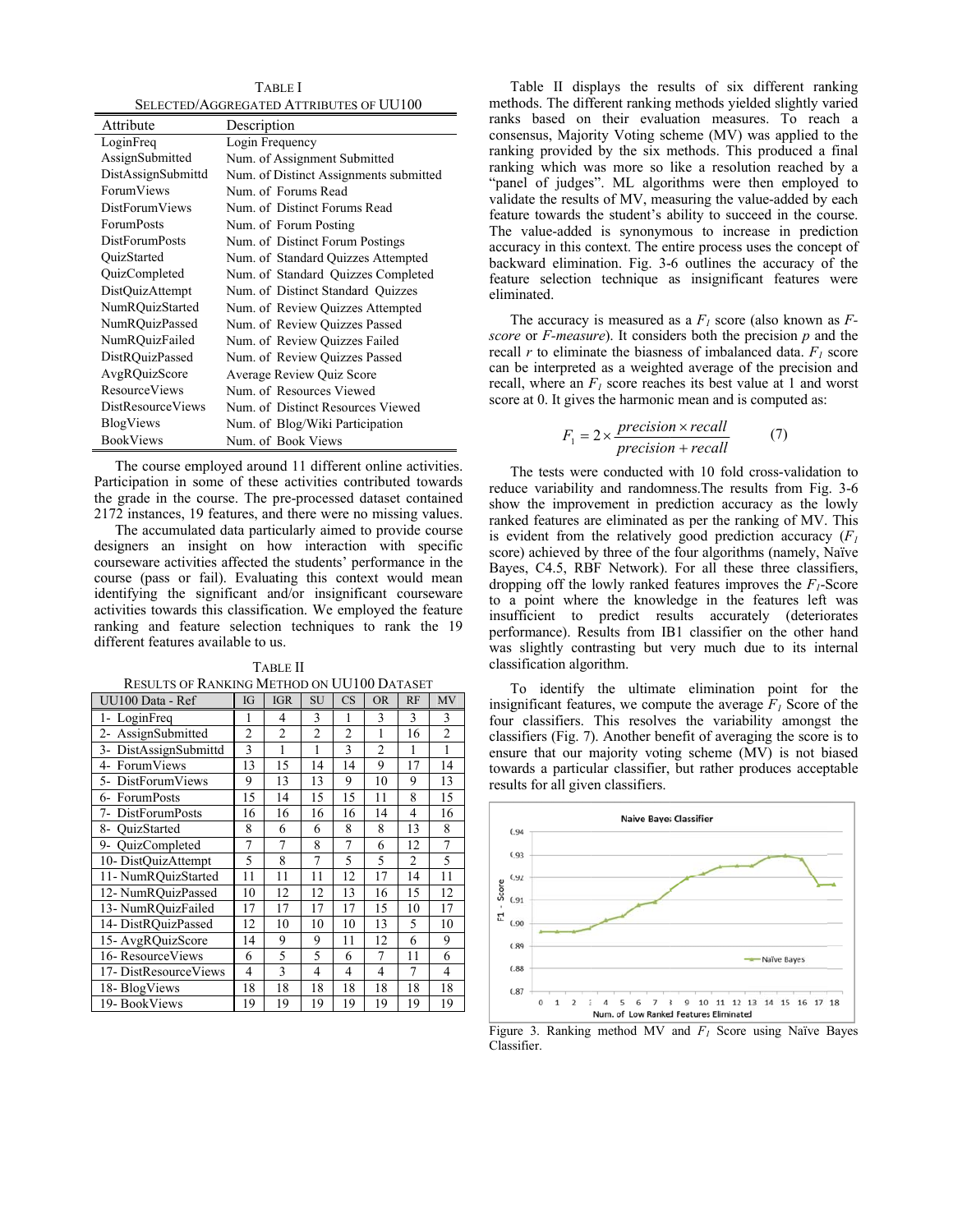

Figure 4. Ranking method VT and  $F<sub>l</sub>$  Score using IB1 Classifier.



Figure 5. Ranking method MV and  $F_I$  Score using C4.5 Decision Tree.



Figure 6. Ranking method MV and  $F_I$  Score using RBF Network.

From Fig. 7, it can be noted that the first 10 ranked features contribute significantly towards improving the prediction performance (that is, after eliminating the 9 lower ranked attributes). The instructional designer can thus infer that Login Frequency, Assignments, Standard Quizzes and Resources were effective courseware items in the course. On the contrary, interaction with activities such as Review Quizzes, Discussion Forums, Blogs and Book modules within the LMS was not as successful in improving the overall student performance in the course. In future, these courseware activities may require reexamination of its effectiveness within the course.



Figure 7. Ranking method MV and  $F<sub>l</sub>$  Score using Average  $F<sub>l</sub>$  Score.

Next, we apply the association rule mining algorithm to discover valuable patterns and relationship amongst the features. Only the top 10 ranked features are considered for this purpose to eliminate the common problem of association rule mining where the algorithm discovers a huge quantity of rules and rules that are found to be irrelevant.

The data was analyzed using WEKA. WEKA, the Waikato Environment for Knowledge Analysis, is a collection of machine learning algorithm to analyze the data set for data mining tasks [23]. Association rule mining is very useful for educational objectives because it presents significant relationships between the activities within the course [16]. Apriori, algorithm has been used for this research and evaluated with a minimum support of 0.2 and a minimum confidence of 0.9. All the continuous attributes have been transformed into discrete attributes that can be treated as categorical attributes. Discretization allows the numerical data to be divided into categorical classes that are easier for the instructor to understand.

Table III shows some examples of rules that were mined using the Association Rule Mining (ARM) algorithm. For each rule, we show the antecedent and the consequent constructed, as well as the confidence measures.

**TABLE III** RULES EXTRACTED USING APRIORI-FREQUENT

|      | <b>ALGORITHM</b>                                                                                      |                |      |
|------|-------------------------------------------------------------------------------------------------------|----------------|------|
| Rule | Antecedent                                                                                            | Consequent     | Conf |
|      | DistAssignSubmitted=MEDIUM,<br>DistResourceViews=HIGH,<br>DistQuizAttempt=HIGH,<br>AvgRQuizScore=HIGH | $Class = Pass$ |      |
| 2    | ResourceViews=HIGH,<br>LoginFreq =MEDIUM                                                              | Class=Pass     | 0.92 |
| 3    | DistAssignSubmitted=MEDIUM                                                                            | Class=Pass     | 0.97 |
| 4    | DistOuizAttempt=HIGH                                                                                  | Class=Pass     | 0.96 |
| 5    | AssignSubmitted=LOW<br>DistQuizAttempt=HIGH<br>ResourceViews=LOW<br>QuizCompleted=LOW                 | Class=Pass     | 0.96 |

As it can be noticed in Table III, the rules are very precise and very easy to interpret. The confidences of the rules are